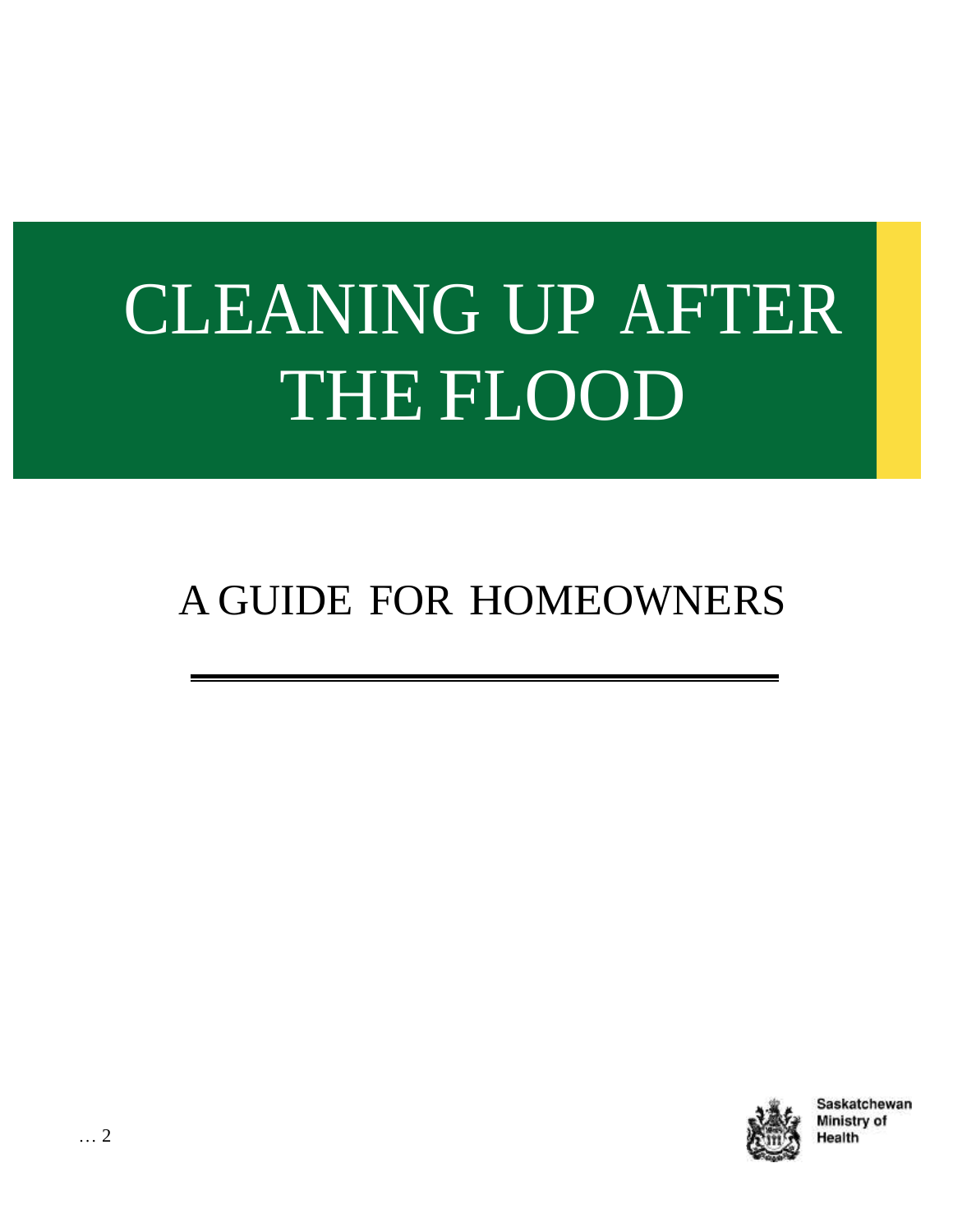#### TABLE OF CONTENTS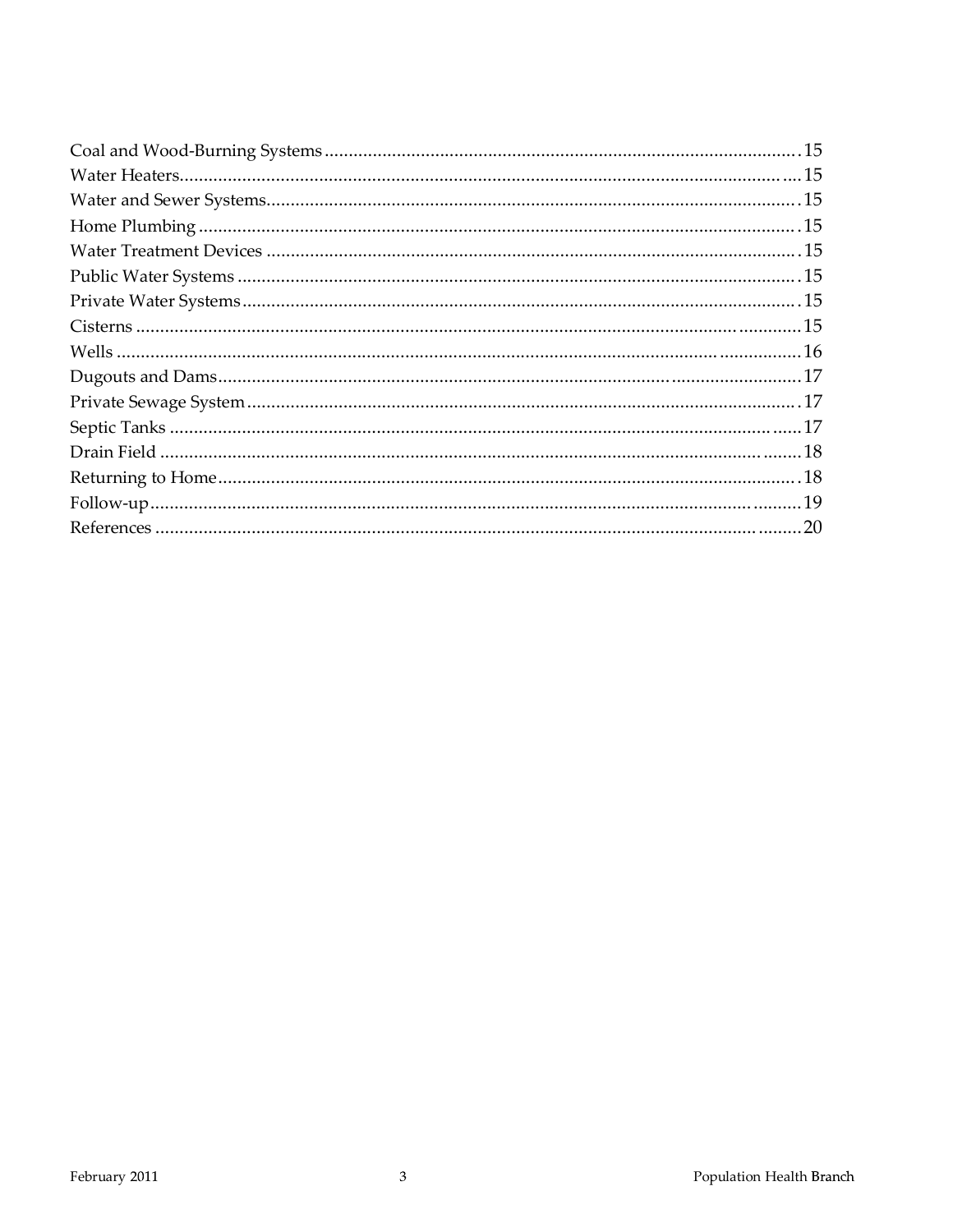## Foreword

A flooded basement presents hazards that require special precautions. Floodwater may be highly contaminated with disease organisms from raw sewage and other pollutants that can pose a serious danger to health. Electrical systems, gas systems, and appliances may be affected by the flooding, creating the possibility of electrical shock or explosion. Ceiling and wall structures may be weakened by water damage to the point of danger. Mould and mildew resulting from the dampness may also cause health problems.

The information in this booklet serves as a guide for people cleaning up homes that have been flooded. Proper clean up will help prevent the dangers of contamination.

Responsibility for interpretation of the content of this fact sheet rests with the user. Information in this fact sheet is provided solely for the user's information and, while thought to be accurate, is provided strictly as is and without warranty of any kind, either express or implied. The Province of Saskatchewan hereby disclaims any liability or responsibility for any injury or damage resulting from the use, directly or indirectly, of the information contained herein.

#### Insurance

If you must discard any items as a result of contamination and you are claiming these goods under an insurance policy, obtain permission to do so from your adjuster before discarding them. Otherwise your claim may not be honoured. Contact your agent or broker as soon as possible.

It may be helpful to photograph any damage as well as document and photograph any damaged or disposed of property. It is recommended that a record of all invoices and receipts be kept together with a log of all flood-related activities, such as time spent cleaning up.

### BeforeCleaningup

### CheckNaturalGasandPropane

Use a flashlight for the initial inspection. Do not strike a match or use an open flame unless you know that the gas has been turned off and the area has been ventilated. If your home has gas appliances or a gas furnace that may have been flooded, ensure that the gas is shut off before entering the home.

If the odour of gas is present, do not touch any electrical fixtures or switches (including telephones), to prevent a spark from igniting the gas. Leave the premises immediately, leaving doors open to ventilate the area. Contact local utilities immediately for instructions or assistance.

Natural gas and propane appliances and heating equipment should not be used until a qualified serviceman checks the entire system.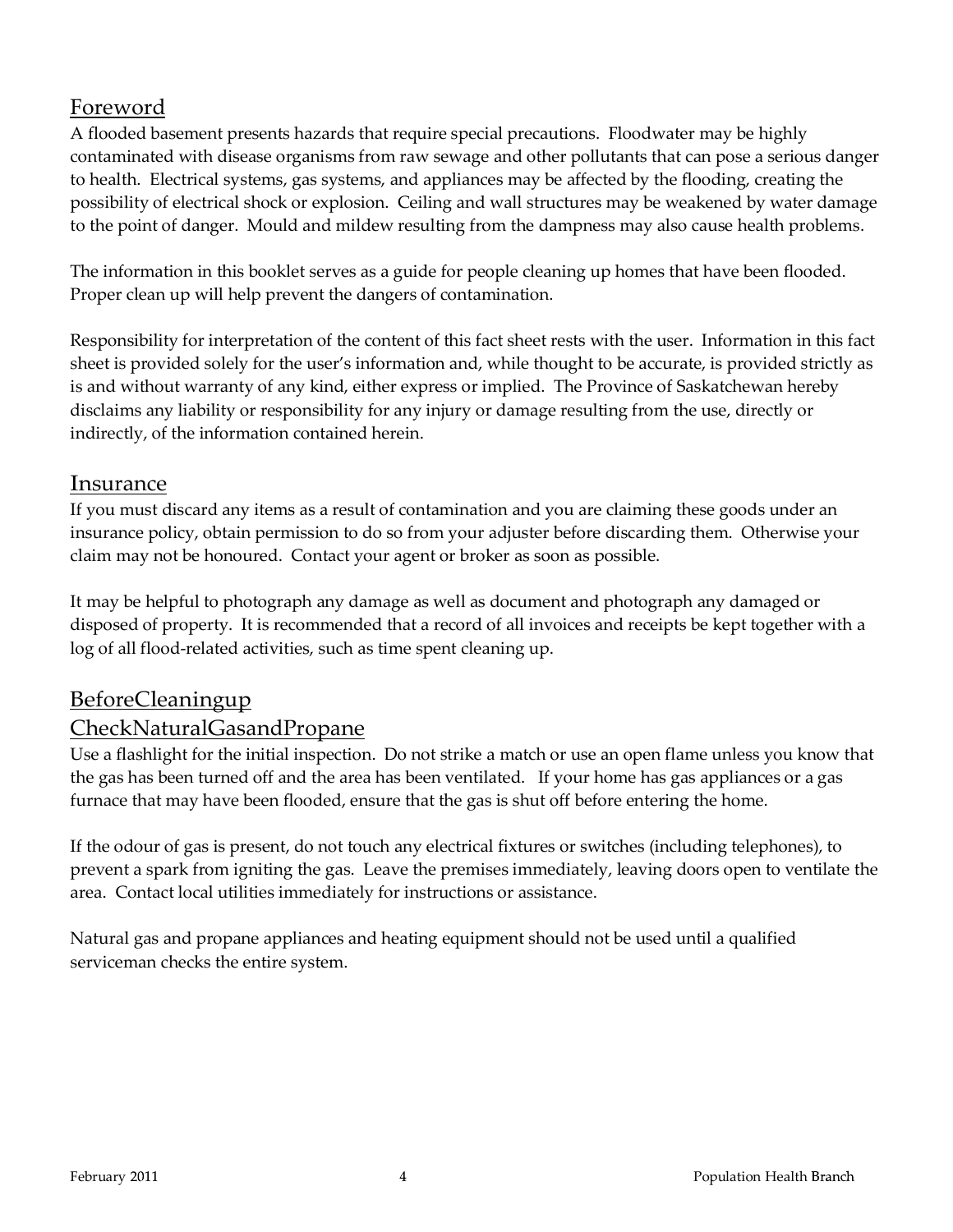# CheckElectricalS ystems

If an electrical system has been flooded, you should not enter the area until the power is disconnected. Stay away from downed power lines as water can travel more than 30 m (100 ft) through water.

Main breaker switches should be turned off. (It is suggested that non-conductive items, such as rubber gloves and/or dry clothing, be utilized for turning power off). Electrical power should not be turned back on until a qualified electrician has checked the entire system for electrical hazards, such as damaged or wet wiring. If the electrical panel was submerged, have a qualified electrician replace all circuit breakers.

Before appliances with electrical heating elements or controls are used, an electrician should check them.

Before using motor driven appliances, ensure that motor components have been thoroughly cleaned and dried. A qualified serviceman must replace soaked insulation in ovens, refrigerators, and freezers.

Electric outlet boxes, wiring, and sockets should be checked, cleaned, and dried. Make sure that the power supply is turned off before working on outlets and fixtures.

Consult with Sask Power, if you require assistance.

### CheckBuildingStructure

Before entering the house complete a perimeter check of your house and check for structural damage or weaknesses that could have been caused by the flood. Pay particular attention to the foundation and the supports for porch roofs and overhangs. If any significant damage is noted, contact a building inspector or structural engineer for advice.

Be careful when entering the building. A door sticking at the top may indicate that the ceiling is ready to fall.

If the ceiling is sagging, do the following before entering:

- Make a poker by attaching a sharp object to the end of a long stick (e.g. a nail on a broom handle).
- Stand away from the sag (in a doorway is the safest). Poke a hole in the edge of the sag. Do not start at the center because the ceiling can collapse suddenly.
- After the water drains, poke another hole lower down the sag. Repeat this process until all the water has been drained.
- Tear down the sagging ceiling with extreme caution, as the ceiling can be very heavy.

Check your home carefully for snakes, rodents and other small animals forced in by the floodwaters. Caution should be used when pumping out the basement. Floodwater should not be entered, in particular if the electricity has not been disconnected. Earth around the basement, which is saturated with water, may cause the walls to collapse. Caving in of foundation walls may rupture gas lines and underground electrical wiring.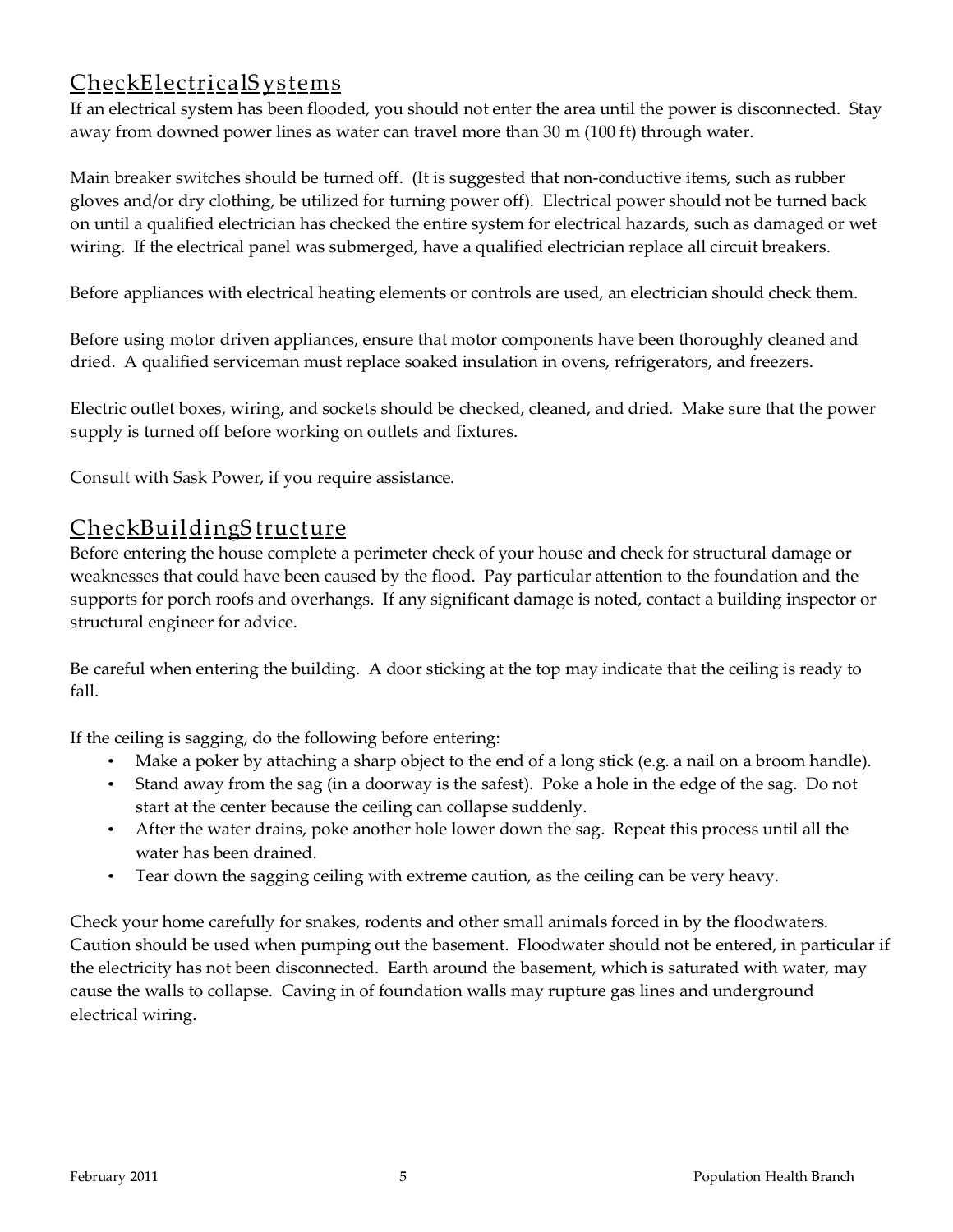# ObtainDrinkingWater

Water must be boiled or purified before use until flooded and contaminated wells, cistern, dugouts and dams have been treated and water samples analyzed. Until well and cistern water is made safe, three options are available.

- 1. Obtain water from another source that is known to be safe, such as bottled water.
- 2. Keep the water at a roiling boil for one minute. Ensure that the water has cooled before consuming.
- 3. Chlorination: Disinfect the available water according to 8 drops of regular unscented chlorine bleach for every 4.5 liters (1 gallon) of clear water. Add 16 drops of chlorine bleach if the water is cloudy. Allow the water to stand for 30 minutes. A slight chlorine taste should be present. If not, repeat the dosage and allow standing for another 30 minutes.

Home filters and treatment systems are NOT always sufficient to produce safe water such as many types of the following:

- Cartridge filters (under sink or point of entry into the home).
- Any carbon filter system (under sink or point of entry or water jug insert).
- Many other point of use or point of entry treatment units.

A treatment unit should carry an appropriate certification for the removal of the contaminants of concern, such as NSF 53 for cyst reduction as well as NSF 55 Class A for ultraviolet disinfection. NSF Protocol P231 is another valid certification under some conditions.

NSF 42, 44, 61 and 177 certifications do not indicate a system that is sufficient for treating contaminated water.

### FirstS teps

- 1. Rescue the most valuable items first.
- 2. Protect your home from further damage.
	- a. Get fresh air moving through the home by leaving the doors and windows open (weather permitting).
	- b. Patch holes in the roof, walls or windows to prevent the further entry of rainwater.
	- c. Repair sagging floors or roof sections.
	- d. Remove debris.
	- e. Check for broken or leaking water pipes by shutting off all taps and then checking the water meter to see if water is flowing through it.
- 3. Carefully drain the basement, if required.

### GeneralCleanupandDisinfection -General

When it is safe to re-enter your home, slowly pump or drain all water from the basement. If the water has been standing for some time, is visibly cloudy, and/or has a foul smell, it is likely polluted and requires urgent treatment and removal. Two liters of liquid chlorine can be added to any standing water in the house. The bleach should be stirred in as much as possible.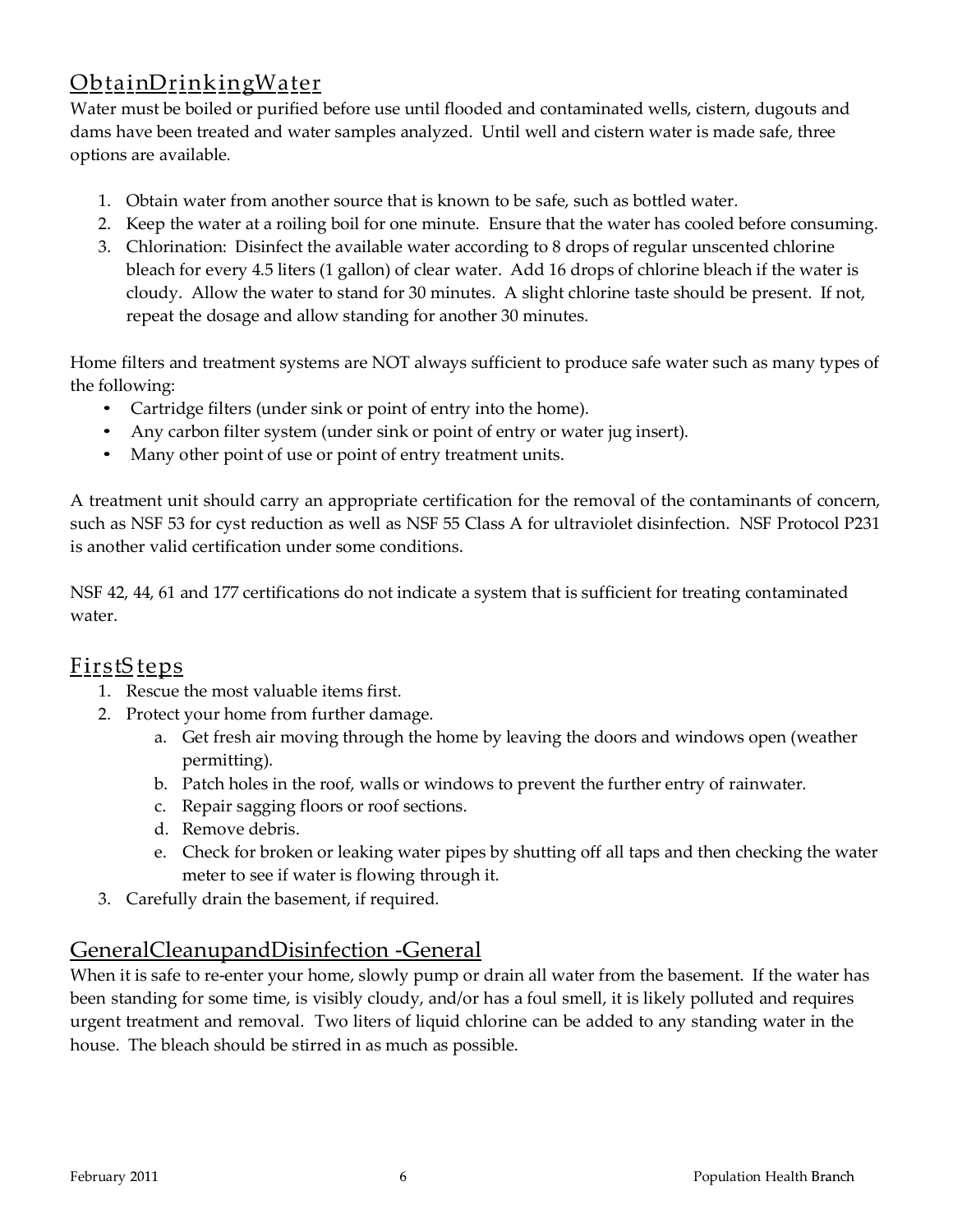This should be repeated every four days for as long as the water remains. In order to prevent the walls from cracking or buckling, you must lower the water level slowly. Using a pump, lower the water level by approximately 1 meter. Mark the level and wait overnight. If the water has risen and covered the mark, it is too early to drain the house and you should wait 24 hours before trying again. When the levels stop going up, drain the standing water in stages, removing about 1/3 rd of the original volume each day. Use caution and never enter a basement with standing water unless certain that the electricity has been shut off.

Check your home for signs of damage, broken glass and debris. All areas and contents contaminated by the floodwater must be thoroughly cleaned and disinfected. All debris, mud, silt and filth must be removed.

Flood debris must be treated as potentially dangerous waste and should be disposed of immediately in a sanitary manner. (i.e.: You can double-bag it in plastic garbage bags and take it to a waste disposal site). Avoid direct skin contact with contaminated material by wearing rubber gloves and other protective material. Be sure to wash thoroughly prior to eating or smoking and change all outer clothing before entering a clean residence.

Flooded surfaces should be cleaned with a good detergent and then rinsed with a disinfectant solution. (See section on Disinfectants).

Keep small children, pregnant women and people with health problems away from the flooded area until the clean-up is complete. Remember that many of the cleaning and disinfecting solutions are poisonous, so be sure to read and follow the labels' instructions. Keep all chemical products away from children.

In general start at the top and work your way down. Delay painting and redecorating until everything is completely dry or any efforts may be wasted. Remember: WHEN IN DOUBT, THROW IT OUT!

Keep in mind that rebuilding may require a building or plumbing permit. Contact your local authority to determine whether this is the case.

### Contractors

If a contractor is hired, be sure that they are qualified to do the job. Ask for references and check them out. Be sure to get at least three written quotes that outline the work to be done, the total cost and the starting and ending dates. Do not make final payments until all work is completed to your satisfaction.

# Disinfectants

The following disinfectants may be used to sanitize contaminated surfaces:

- 1. Chlorine Bleach (i.e.: Javex, HTH) plain and unscented. 1 liter of household bleach to 4 liters of warm water. Do not use bleach on linoleum or aluminum.
- 2. Quaternary Ammonium Based Disinfectants (i.e.: Roccal, Germicide).
- 3. Borax (5% to 10%) mixed with dishwashing detergent. In particular, this can be used on wooden surfaces that would be damaged by a chlorine solution.

These products should be diluted with water according to product label directions. NEVER mix bleach with ammonia since the fumes produced when mixed are toxic.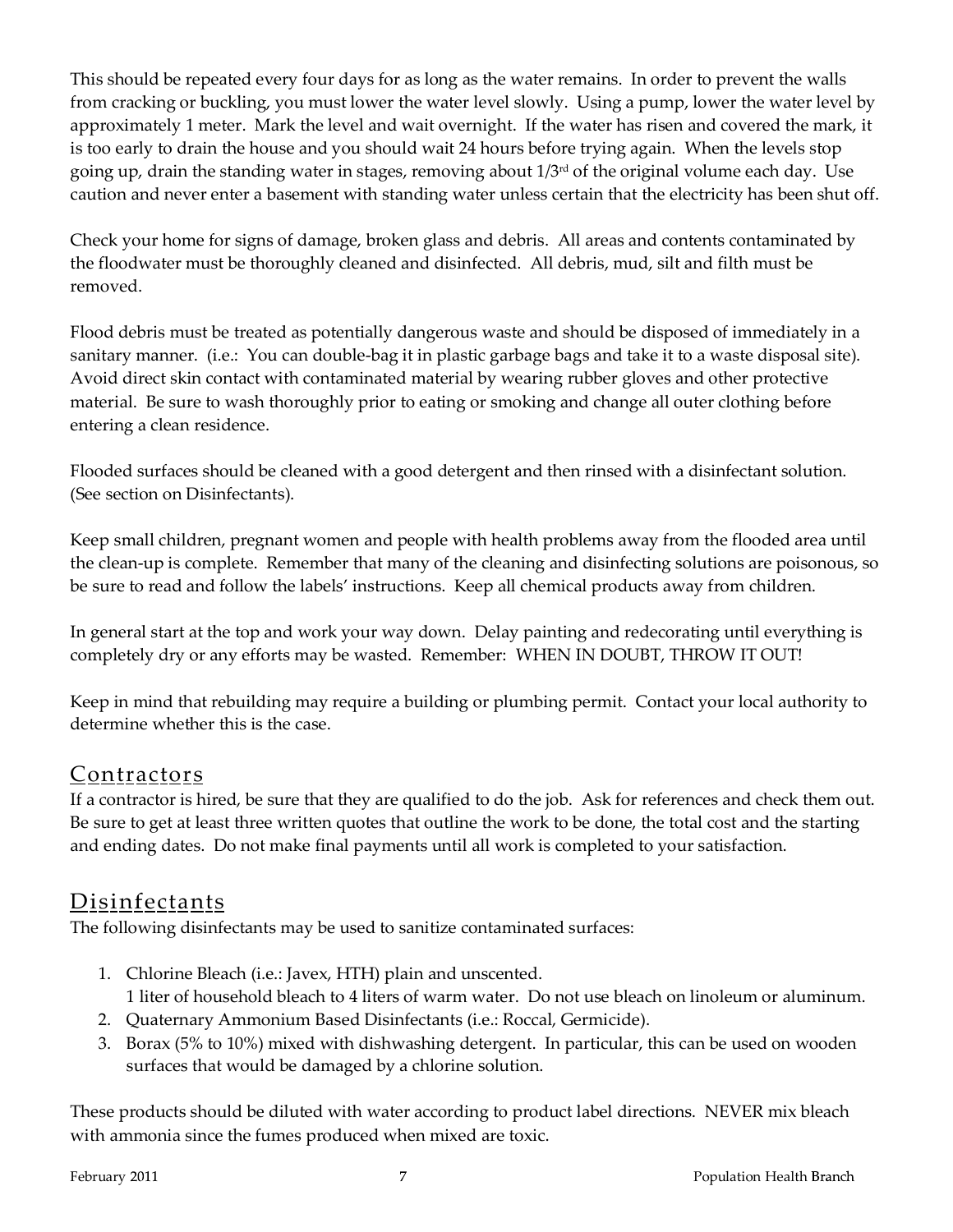Caution should be used when using bleach in an area that has been cleaned with other products. Make sure the area has been thoroughly cleaned with uncontaminated water prior to applying a bleach disinfectant. Hazardous fumes may result if adequate rinsing does not occur. This is also a concern if another product is used in an area that has recently been bleached.

Be sure to test all materials that will be disinfected to be sure that the cleaning solution does not damage the surface.

#### Equipment

You may find that equipment such as scrapers, shovels, brooms, and a garden hose are useful for the initial cleanup. In addition, the following equipment and supplies should be assembled:

- rubber gloves, masks (N95 respirators if mould is likely to be present), hard hat and other protective gear;
- pails, mops, squeegees and plastic garbage bags;
- non-ammonia cleaning detergent (such as non-sudsing household cleaner, laundry soap or detergent);
- disinfectant (household disinfectant and sanitizers such as quaternary, phenolic, or pine oil disinfectant or diluted bleach);
- mildew removing products (household mildew remover or mildewcide; or 75 ml of washing soda or Tri-sodium phosphate (TSP) in 4.5 liters of water);
- you may also need to rent extension cords, submersible pumps, wet/dry vacuums and dehumidifiers or heaters;
- large containers for soaking bedding and clothing, and lines to hang them on to dry;
- flashlight;
- camera or video camera;
- crowbar, hammer, saw, etc.;
- rubber boots or waders;
- first aid kit;
- drinking water.

Do not use gas-powered generators, camping stoves or charcoal barbecues indoors. The fumes are hazardous and often unnoticeable until an individual falls unconscious. If immediate medical attention is not received, this may result in the death of the individual.

If a generator is needed to supply power, ensure that it is located:

- outside; and
- as far away from buildings as possible.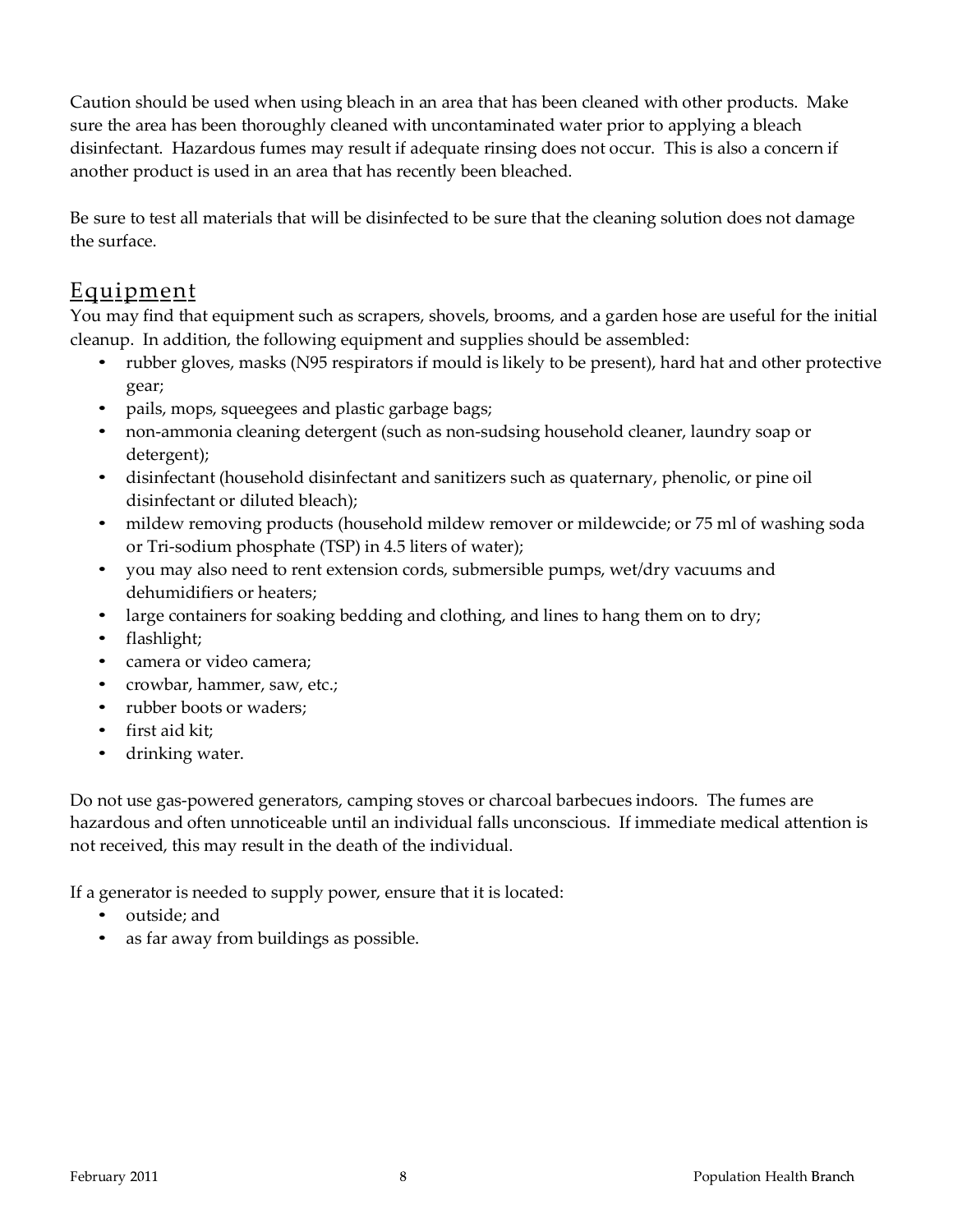A generator should not be located:

- near a window;
- in your house;
- between buildings that are close together;
- in a garage;
- on a balcony;
- in a carport.

# Cleaning

Keep the areas that are being cleaned well ventilated as cleaning products can affect the lungs and skin.

### Food

Because floodwaters may carry disease from sewage, the only safe flood-exposed foods are those in sealed metal cans. Vacuum packed food should be discarded due to difficulty in cleaning the packaging. Throw out dented or damaged cans as they might contain leaks.

Thoroughly clean, disinfect, and dry the outside of the undamaged cans.

All bottles or containers of food with screw top lids that have been flooded should be discarded. Food that has come into contact with contaminated floodwaters and cannot be washed and disinfected should be discarded.

All perishable foods left in a refrigerator for more than 24 hours without electricity should be discarded.

Frozen food left in a freezer will stay frozen for a few days without electricity if the door is kept shut. These products can be refrozen if ice crystals are still present and the food has not been exposed to flood waters.

The old saying, "When in doubt, throw it out," is the safest approach.

#### CosmeticsandMedicines

All cosmetics, medicines, and other toiletries that have been exposed to flood waters should be disposed of. Consult your physician immediately to obtain any necessary medicines.

### WallsandFloors

#### Concrete

Clean all mud from the premises, then scrub cement walls and floors thoroughly with detergent and water. Rinse and repeat. Concrete surfaces can be cleaned with a solution of TSP in water, mixed as one part TSP to forty parts of warm water (1/2 cup of TSP to 1 gallon water). TSP is highly corrosive and gloves and eye protection are required when using. Rinse well and disinfect with a suitable diluted disinfectant.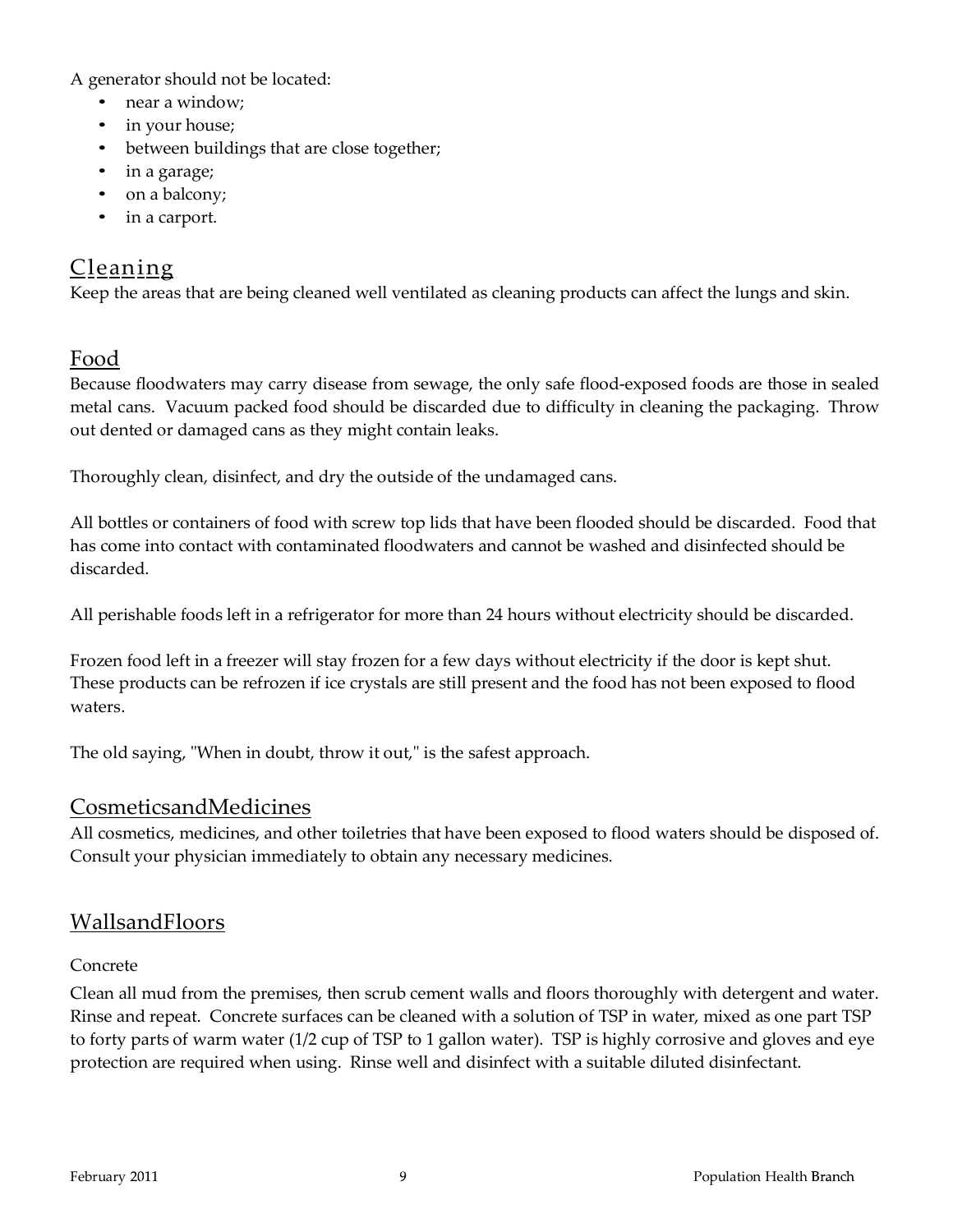#### Wooden

This section also applies to woodwork as well as floors and walls.

Remove all mud and refuse. Clean, disinfect, and ventilate the area to dry the wood. Keeping the temperature at around 21 degrees Celsius (72 degrees Fahrenheit) will help the area to dry.

It may be necessary to partially remove basement floors and walls so that air can circulate to aid drying. Each wall and floor cavity should be ventilated by drilling or cutting holes in the surfaces. For walls, cut holes near the bottom just above the sill plate. Any wet insulation will have to be completely removed. This practice is recommended, otherwise, mould and mildew may grow and odors will remain.

Plywood and particleboard sub floors are usually not recoverable after having been submerged in water as they are constructed from non-waterproof glues, which separate when in contact with water.

Soaked wood floors, especially hardwood, may buckle. It may be possible to restore them but a new floor covering may be required.

#### **Other**

Let plaster walls and ceilings dry thoroughly before washing. Brush off loose dirt, wash with a detergent or other cleaner and then disinfect.

Break out walls and remove drywall, wood paneling, and insulation at least 500 mm above the high water line. It may be possible to save certain surfaces such as wood paneling, but gypsum board that has been immersed or exposed to high humidity for a prolonged period should be removed in their entirety and discarded. Ensure that all interior cavities and structural members are completely dry, which could take weeks, before closing the cavities.

Wallpaper will probably have to be replaced.

Linoleum and vinyl tile floors may be loosened or damaged by moisture. Consult a floor contractor to determine if the damage can be repaired.

#### Ceilings

If the ceiling has mould growth, treat it with full strength bleach solution, but be sure to check on the source of the problem and the condition of insulation.

Carefully clean ceilings that are only surface damp, to ensure that a thin film of mould did not grow when the air was very wet or muggy. Use a chlorine bleach solution.

Ceilings above the high water mark may appear dry and undamaged but should still be checked as water can wick upwards through the walls. Ceilings that are below the high water mark should be vented by removing ceiling tiles or cutting holes in each cavity between the floor joists. Clean and disinfect after checking.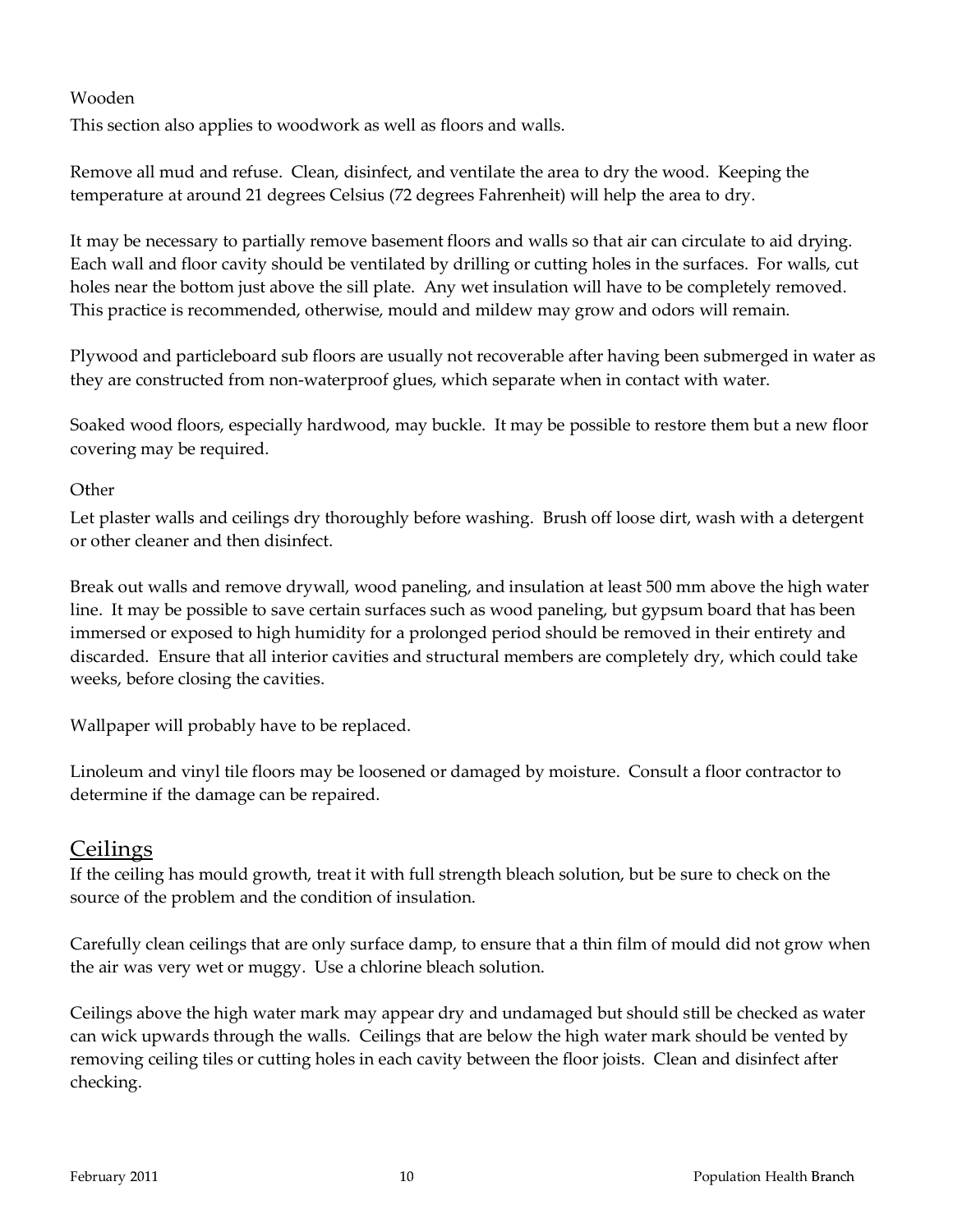#### DoorsandWindows

Doors should be thoroughly cleaned and disinfected. Removing the doorknobs and laying the door on a level surface may help to prevent warping of wooden doors.

Locks that have been exposed to flood waters should be taken apart and cleaned, disinfected, dried and oiled before reassembling. Be careful with the oil as it could drip.

Doors and window frames could be warping and twisting and should be repaired if necessary. Sliding windows should be removed and both the windows and track cleaned. Sliding or bifold doors should be removed and both the door and tracks cleaned and disinfected.

Do not paint and redecorate until everything is completely dry.

### WoodenFurniture

Remove all drawers and other working parts as soon as possible. Clean and disinfect thoroughly and allow drying. Wipe varnished furniture that has not been in direct contact with the floodwaters, but instead exposed to high humidity, with a cloth dampened in ammonia, spirits of camphor or essence of peppermint to remove white spots or scum. Immediately apply furniture wax or polish. Veneered furniture may need expert repair.

Particleboard furniture should be discarded.

#### Upholstery

Chairs, chesterfields and sofas with metal or wooden frames, which have come into contact with floodwater, can sometimes be salvaged but the covering, stuffing and padding must be discarded.

For mildewed upholstery which has not come in direct contact with floodwaters:

- Remove all dirt and debris, clean thoroughly and allow to dry in the sun, or use an electric heater or fan.
- If mould has grown on the fabric, remove loose mould from mildewed upholstery. If possible, this should be done outdoors to prevent spores from being spread inside the house. Vacuum the surface to remove more mould.
- If moulds have grown into the interior of the upholstery if may be necessary to have it professionally treated and disinfected. If the piece cannot be salvaged, it should be thrown away.

### RugsandCarpets

Remove loose dirt, shampoo with a product containing a disinfectant, and dry. (Make sure the disinfectant will not discolor the fabric). Sewage soaked carpets must be discarded.

To prevent mould and mildew it is essential to clean and thoroughly dry carpets as quickly as possible (within two days). You can do this by ventilating the area, applying heat, and using fans to circulate the air. Typically, homeowners can't effectively dry large areas of soaked carpets themselves and qualified professionals are required.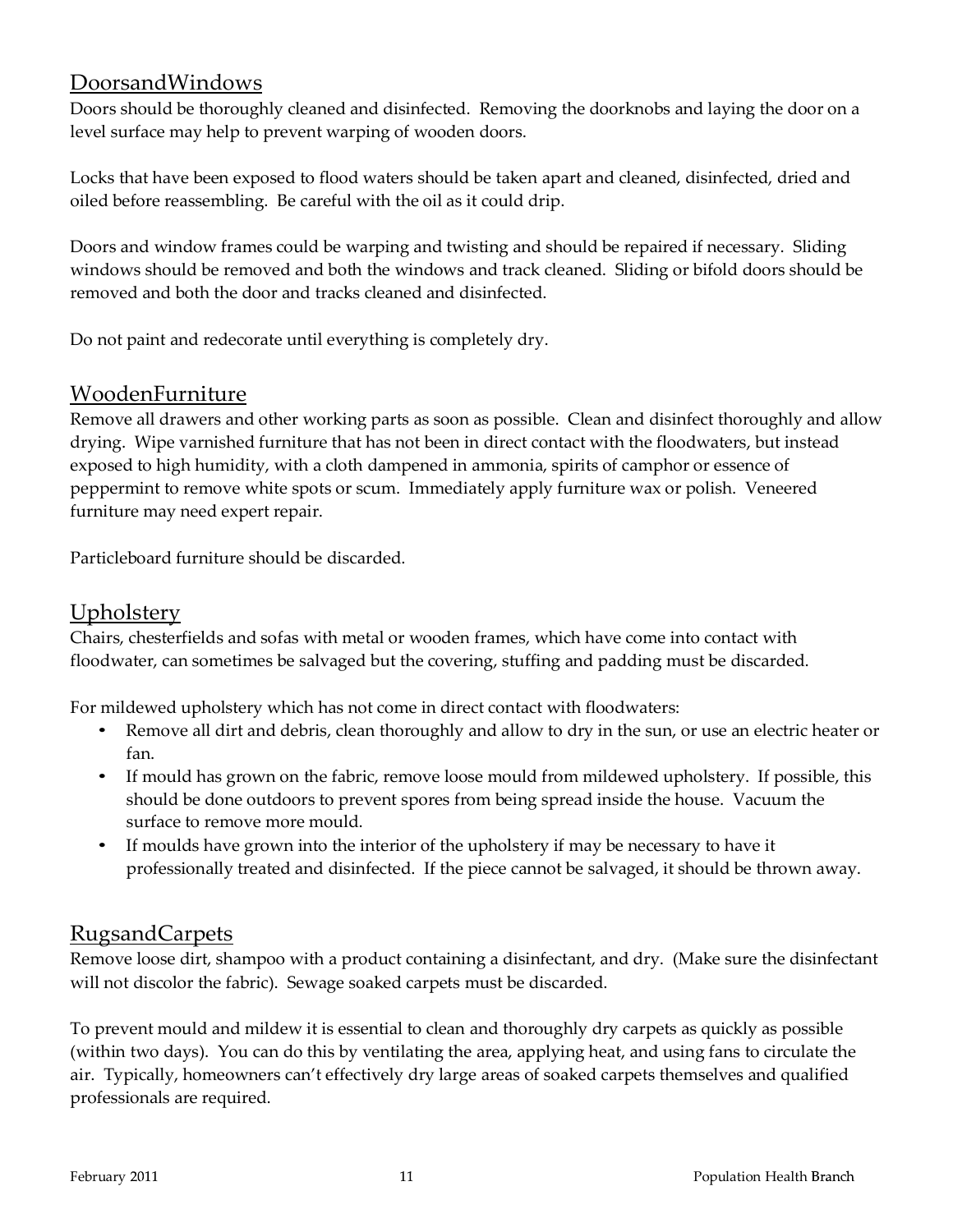Glued down rugs and carpets may have to be removed if submerged, as the floodwaters will deteriorate the glue. Carpet underpads may need to be replaced.

#### Dishes andUtensils

Contaminated dishes and utensils must be thoroughly washed with disinfectant, rinsed and disinfected before being used. Typically, utensils soaked in a chlorine solution of 1% for fifteen minutes should be disinfected.

Wooden utensils should be thrown out.

#### ClothingandBedding

Mattresses and comforters soaked with floodwaters cannot be adequately disinfected and should be discarded. Pillows filled with feathers or synthetic material should be disposed of.

Cotton and linen fabric soiled with red or yellow clay need special treatment. DO NOT immerse in hot soapy water, or the stains will set. Brush off all loose dirt and rinse until no more dirt can be removed, then wash in warm soapy water (several times if necessary). Add a disinfectant at the end of the washing cycle but be careful when using bleach.

#### Leather

Clean with a damp cloth, then buff with a dry cloth. Stuff newspaper into purses and shoes to help retain their shape. Leave suitcases open to dry out. Keep leather goods away from heat or direct sunlight while drying. Clean with saddle soap when dry. Use a suede brush or steel wool on suede. Rinse leather and suede garments in cold water and dry them away from heat or direct sunlight.

#### Books,DocumentsandPaperGoods

Water damaged books can be salvaged by careful, slow drying. However, sewage contaminated books should be disinfected or thrown away. After pages have been exposed to the air for a while they can be pressed to prevent crumbling. If they are not thoroughly dried, they may mildew.

Make every attempt to clean and save legal documents and other valuable documents, as this is less costly than paying to replace them.

Paper that is kept together in a wet state for several days may meld into a solid mass and become unsalvageable. Therefore, books and papers that have been damaged can be stored in a freezer until time is available to work on them. To do this:

- Rinse off dirt, towel dry by blotting (not rubbing).
- Wrap books loosely in freezer or waxed paper.
- Pack (spine down) in a sturdy container.
- Freeze.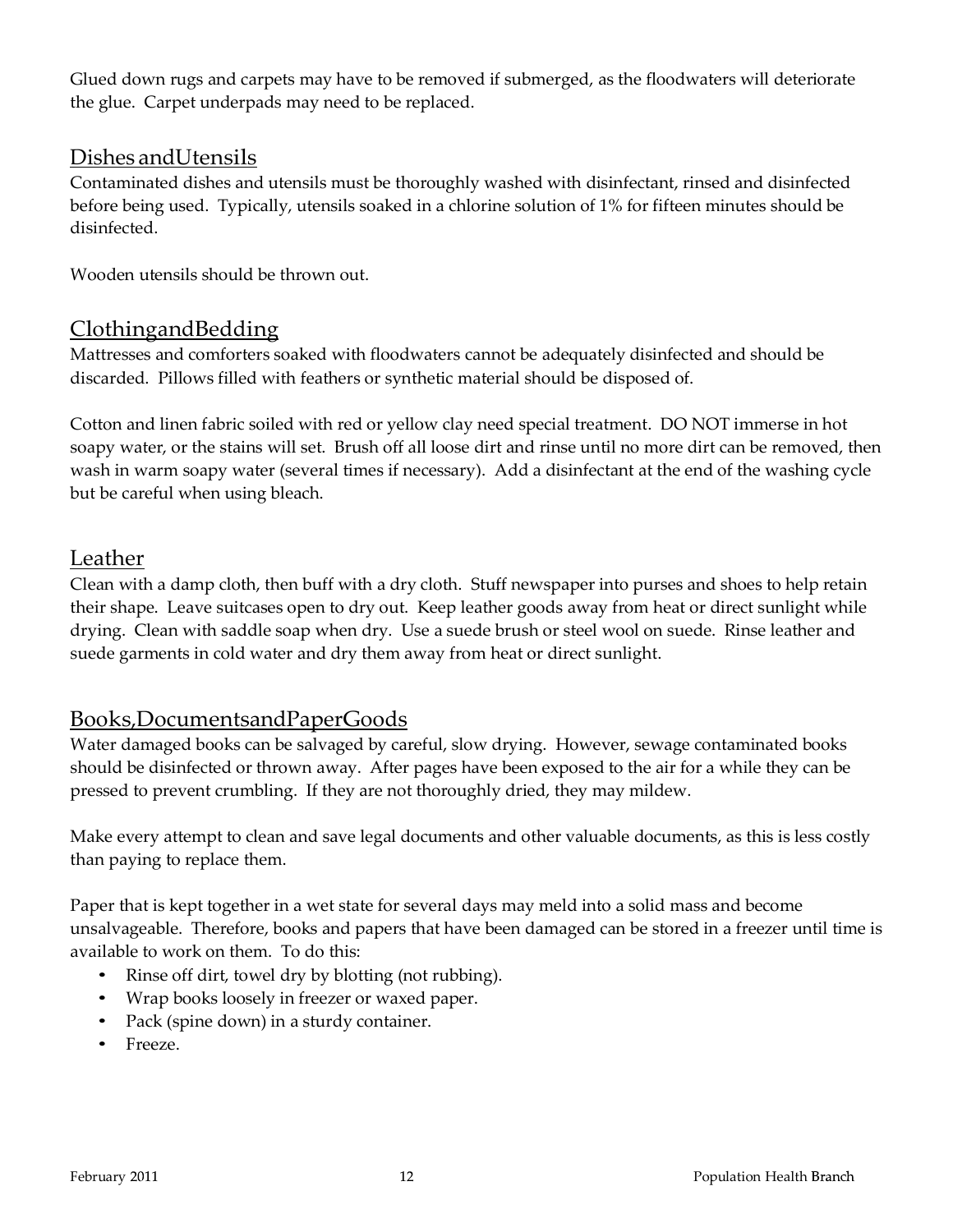If you have important books you wish to save or restore:

- Hold the book closed when rinsing.
- If the book is partially wet or damp, stand the book on the top or bottom edge with covers open at a 90° angle and air dry.
- If the book is very wet, lay it flat on a clean surface, interleave less than 20% of the book with absorbent material, and replace the interleaving when it becomes damp.
- After the pages have been exposed to the air for a while, press them to prevent crumbling.
- Alternate drying and pressing until the pages are thoroughly dry. Otherwise, mildew will result.
- Avoid drying books for too long in the full sun as this can damage the bindings.

Consult with a lawyer to determine whether flood damaged documents, or just the information in them, must be retained.

#### Photographs

Remove from enclosures or frames and carefully rinse with cool clean water. Be sure not to touch or blot surfaces. Hang to air dry with clips on a non-image area, or lay flat on absorbent paper. Keep the photographs from contact with adjacent surfaces or each other. If there are too many photographs to air dry in 48 hours, freezing them with freezer or wax paper interleaves may be able to preserve them for a time.

#### FramedArtwork

Remove paintings from the frames in a safe, dry place. DO NOT separate paintings from their stretchers. Keep wet paintings horizontal with the paint side up and nothing touching the surface. Avoid direct sunlight.

If the art has a glass frame and sticks to the glass, leave it in the frame and dry it with the glass side down.

#### Toys

Padded or stuffed toys such as stuffed animals should be discarded or taken to a professional cleaner. Plastic and metal toys should be cleaned with a detergent and a disinfectant. Toy clothing should be treated the same way as household clothing and bedding.

#### Sandboxes

The sand should be disinfected or removed and replaced.

#### OtherEquipmentandAppliances

Before using, allow small appliances (toasters, kettles) to dry completely and then thoroughly clean with a detergent solution, rinse and disinfect.

All lighting fixtures that were flooded should be removed and checked. Take floor and table lamps apart and clean parts thoroughly.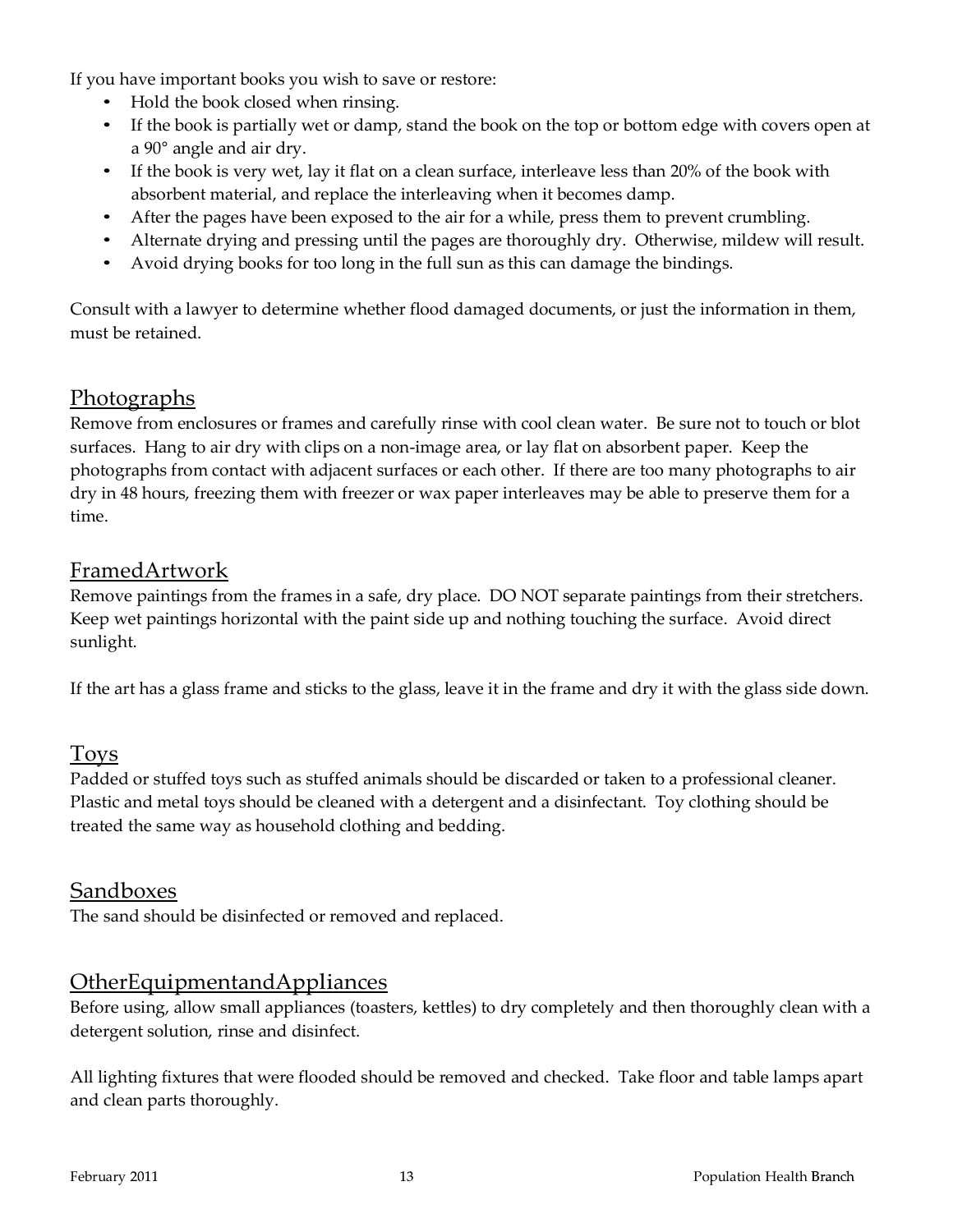Throw away any extension cords that are not in excellent condition.

Your gas appliances should be cleaned and controls and gas lines checked by a qualified serviceman before re-use.

Appliances with foam insulation, such as some ovens, refrigerators, and freezers that were submerged in floodwater, may have to be discarded because they cannot be disinfected. Check with a qualified serviceperson as to whether or not it is possible to remove and replace the insulation.

If you have any questions, call an electrician. Do not try to operate any electric or motor-driven appliance before a qualified person checks it.

### **Telephone**

Replace any telephone wiring that has been submerged. Even though the phone may still work, the floodwaters may cause corrosion, which could cause problems in the future.

#### Yard

Rake up and dispose of all flood-borne material from the yard. Be especially careful to remove all materials that attract insects or animals.

Locate garbage at a safe distance from the house and downgrade from any well.

After cleaning the interior of the home the refuse should be promptly removed from the yard or exterior.

### HeatingS ystems-General

For all heating systems, whether they are wood, gas, propane, grain or electric, ensure that the equipment is thoroughly inspected by a qualified technician before using again.

Remove sediment from all pipes and ducts. A contractor may have to be hired to perform this work.

#### GasFurnaces

Disconnect the vent connector from appliances and thoroughly clean the vent. Open the clean-out door at the base of the furnace chimney and thoroughly clean, removing mud and debris.

Hire a HVAC (Heating, Ventilation and Air Conditioning) contractor to remove and clean the fan assembly and to inspect and repair or replace any electric motors, switches, controls, insulation and filters. If the motor has been wet, have it checked by an electrician. It may be dangerous to use.

Have the heating system checked by a qualified gas fitter before using it again.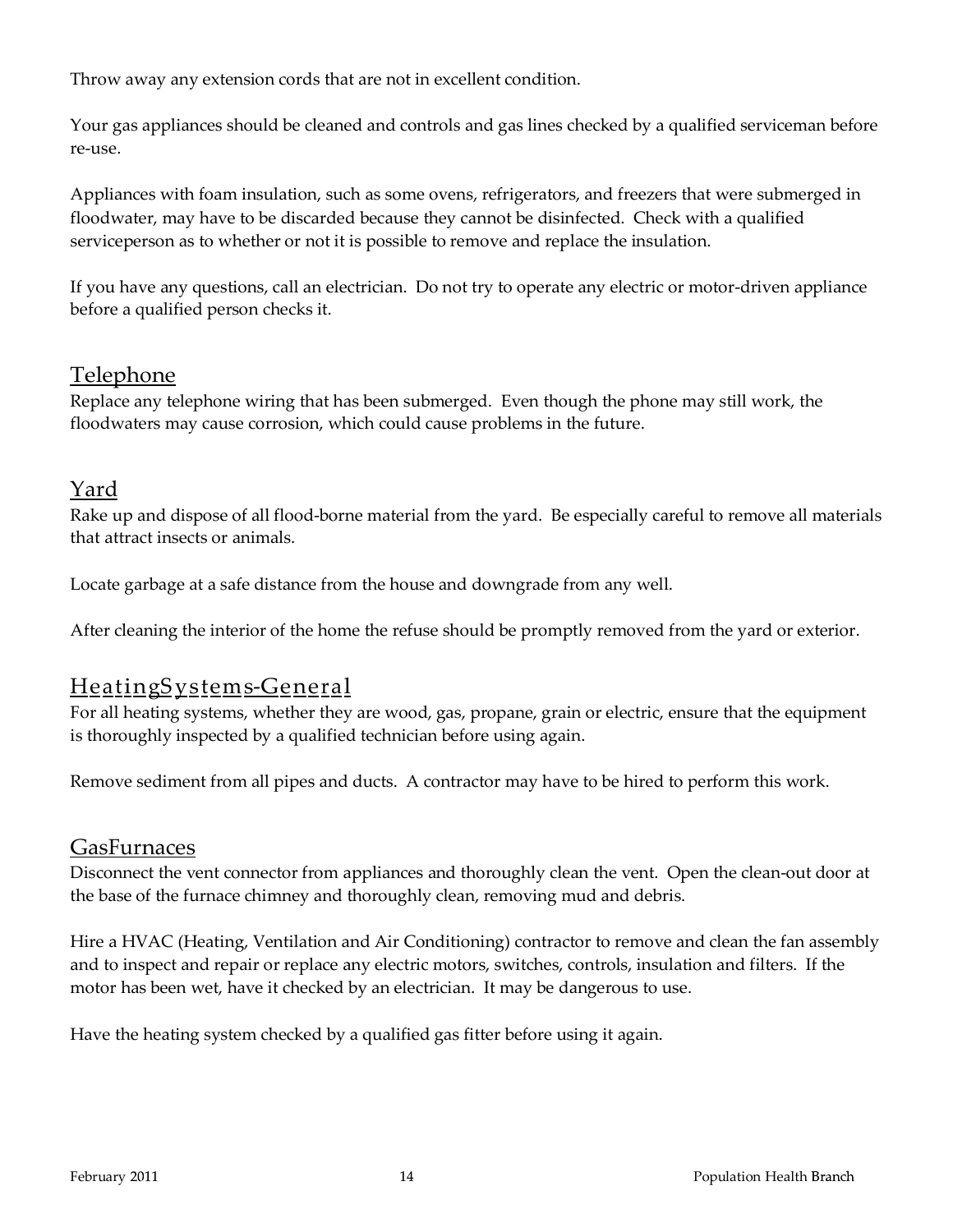## CoalandWood-BurningSystems

Before lighting the furnace, examine the inside of the combustion chamber and clean it thoroughly.

If the heater has a jacket, clean between the heater and the outside casing.

Make sure the chimney isn't plugged. Remove any mud from the lower part of the chimney.

# WaterHeaters

Seek advice from your local heating and plumbing contractor regarding a water heater that has been wet. At a minimum, flush the water heater.

# WaterandSewerSystems-HomePlumbing

Have floor drains and sump pumps flushed and disinfected. If a private sewage disposal system is used, ensure that chlorinated (or other disinfectant) water is not discharged to the disposal field.

During a flood, the water pressure in the plumbing lines can reverse, and water in hot and cold pipes can be contaminated with floodwater. Have a plumber inject bleach into the lines to disinfect them.

The footing drains outside your foundations may be partially or fully blocked because of the flooding. Have them checked by a qualified individual.

The municipality typically notifies households serviced by a municipal sewer when the sewage system has been restored.

# WaterTreatmentDevices

If water treatment devices such as water softeners or iron filters have been flooded or contaminated, they should be cleaned as directed by the equipment supplier.

Please note that many water treatment systems are not adequate for treating contaminated water. Only treatment systems certified to the appropriate standard should be relied upon. Water treatment devices can be certified to a standard that does not guarantee the treatment efficiency. Contact your public health inspector for assistance.

# <u>PublicWaterS y stems</u>

If you are on a public water system, contact local officials in order to determine whether or not your water is safe to drink.

# <u>PrivateWaterSystems-Cisterns</u>

Cisterns must be emptied, thoroughly cleaned, and refilled with potable water. The following procedure should be used to get a cistern back into service.

- Remove all mud, cleaning the cistern thoroughly with a broom or brush.
- Disinfect by filling the cistern with a concentrated solution of chlorine bleach. The chlorine solution can be made by mixing 450 milliliters (2 cups) of plain household unscented chlorine bleach (5.25% strength) to 450 liters (100 gallons) of water.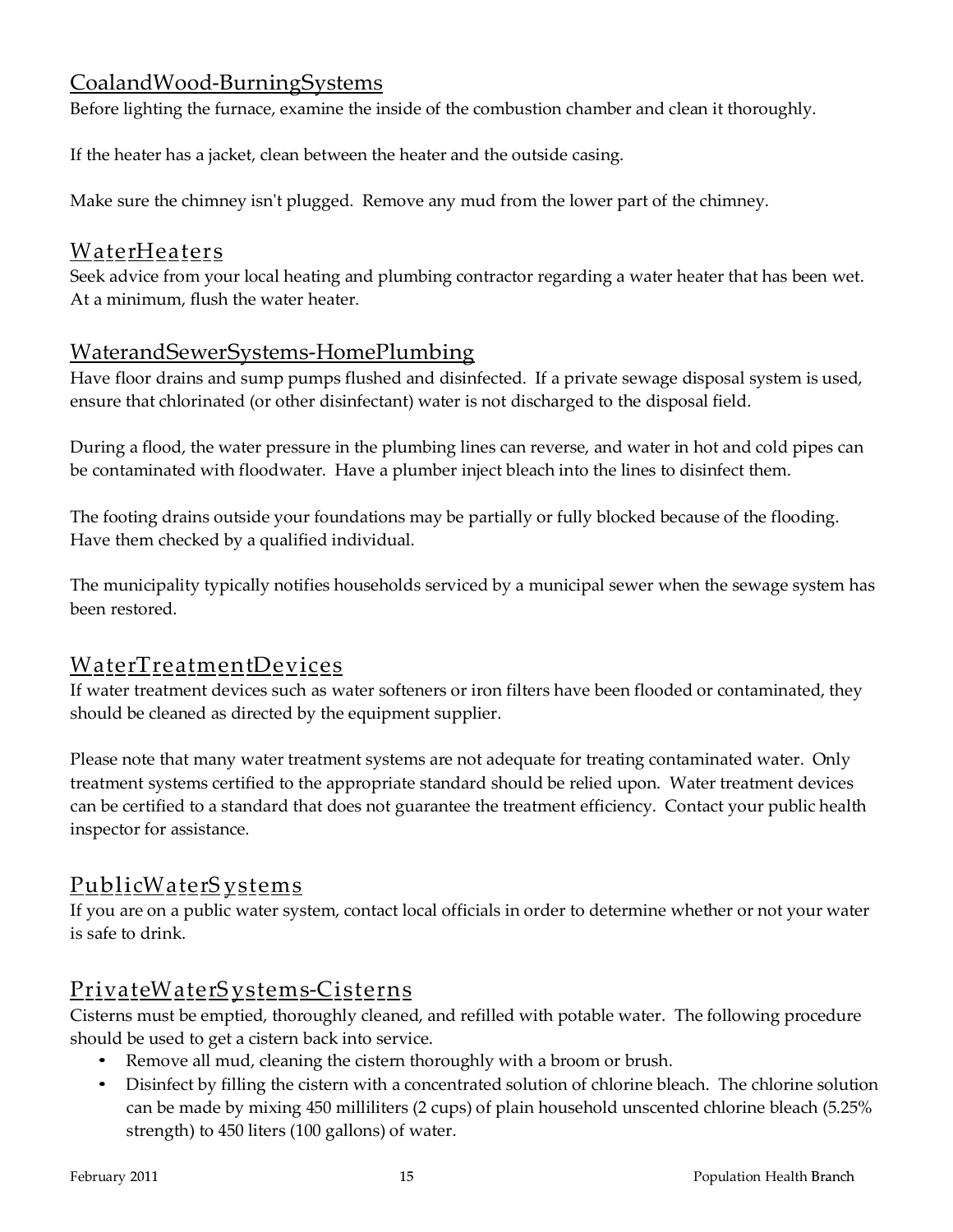- Pump the solution throughout the cistern system and then close all outlets. Operate all valves, faucets and outlets while chlorine is present.
- Allow the chlorine solution to remain in the system for 24 hours.
- After the 24 hours, there should be a chlorine residual of 10 mg/l, which should have a distinct chlorine smell.
- Rinse the cistern system well, as chlorine can corrode metal pipes and tanks.

Notes:

- Portions of the system, such as cistern lids, may not have been adequately disinfected and should be washed and disinfected using an appropriate disinfectant.
- Chlorination may damage certain home water treatment components such as carbon filters, reverse osmosis filters and softeners.
- Heavily chlorinated water should not be discharged to a private sewage system or septic tank.

### Wells

If your well has been flooded, you will have to disinfect it before drinking the water.

Wells must be thoroughly pumped out and chlorinated prior to using. Follow the procedures below in order to put a well back in service:

- Pump out the well until the water is clear.
- Thoroughly clean bored or dug wells. Remove floating debris and scrub or hose foreign material from well cribbing or casing.
- Pump the well again until the water is clear or for 24 hours, whichever is greater.
- Shock chlorinate the well according to the Province of Saskatchewan's publication entitled "Low Level Chlorine Well Disinfection".
- Bacteriological samples of the well water should be submitted to an accredited laboratory for analysis following the requirements in the Well Disinfection publication. Do not drink the water until sufficient acceptable bacteriological testing results have been received from the laboratory. A minimum of three bacteriological samples should be taken each at least seven days apart, before considering a well supply to be safe.
- Ongoing monthly bacteriological sampling should occur for at least ten months.

Notes:

- Shallow wells may be re-contaminated by polluted groundwater. If a shallow well is present, ongoing bacteriological testing should be completed for at least ten months.
- Heavily chlorinated water should not be discharged to a private sewage system or septic tank.
- If the well is in a well pit, dangerous gases and a shortage of oxygen may occur. Proper ventilation should be supplied.
- If the groundwater has been contaminated, a new well may not solve your water quality concerns.
- For up-to-date information on water quality testing and best practices, please visit [http://www.saskatchewan.ca/residents/environment-public-health-and-safety/environmental](http://www.saskatchewan.ca/residents/environment-public-health-and-safety/environmental-health/water-quality-and-testing)[health/water-quality-and-testing](http://www.saskatchewan.ca/residents/environment-public-health-and-safety/environmental-health/water-quality-and-testing) and [http://www.saskh2o.ca/WaterInformationFactSheet\\_Drinking\\_Private\\_Health.asp](http://www.saskh2o.ca/WaterInformationFactSheet_Drinking_Private_Health.asp)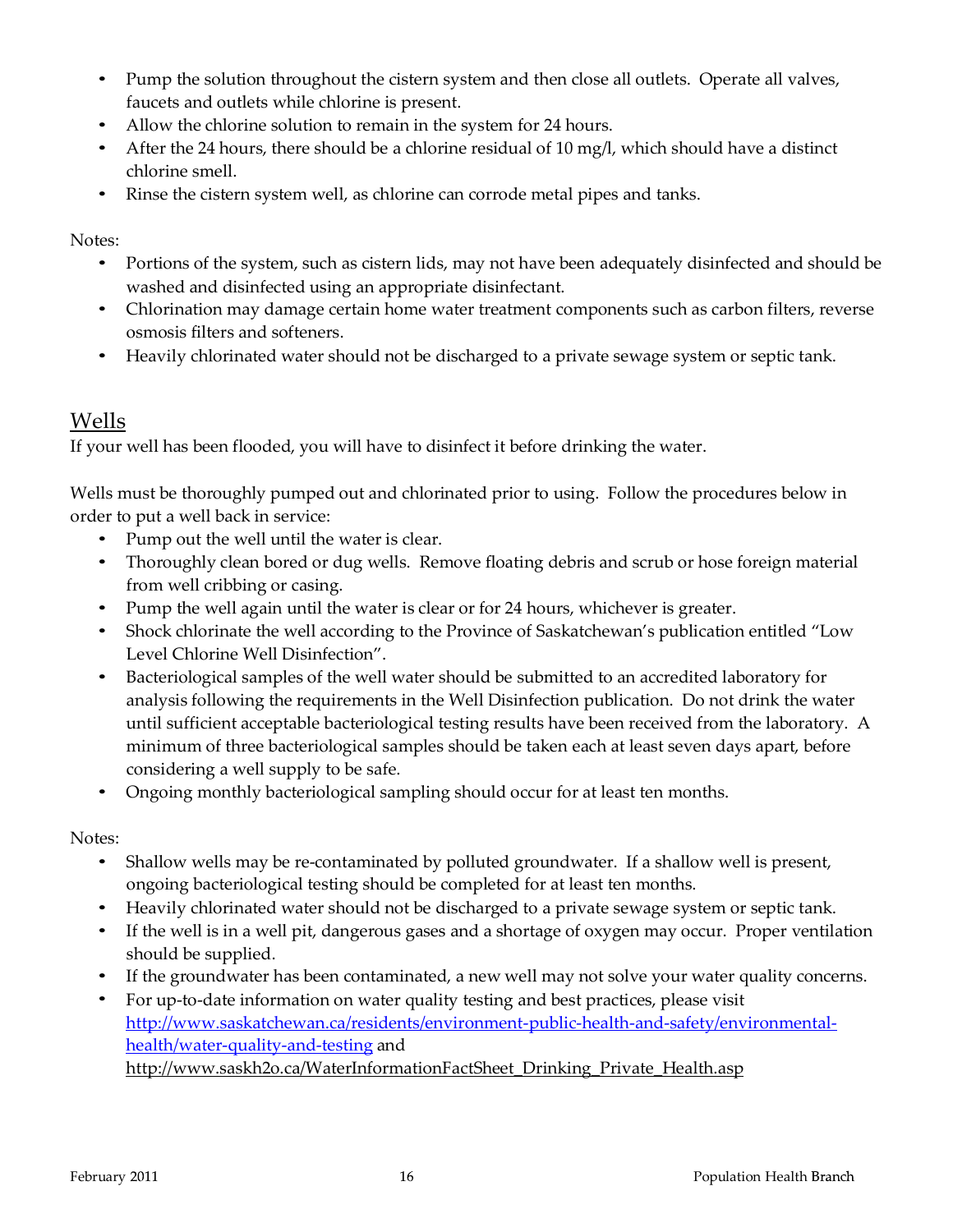#### DugoutsandDams

Follow this procedure to put a dugout back in service:

- Pump out and remove sludge and debris. If this is not feasible, coagulation may help clean up turbidity and nutrient issues.
- Make any repairs required.
- If necessary, refill the dugout.
- Consider installing an appropriate surface water treatment system that includes filtration and disinfection.
- Additional assistance can be obtained from your local Public Health Inspector. The most up-to-date list of contact information for inspectors can be found at: [http://www.saskatchewan.ca/residents/health/understanding-the-health-care-system/saskatchewan](http://www.saskatchewan.ca/residents/health/understanding-the-health-care-system/saskatchewan-health-regions/regional-public-health-inspectors)[health-regions/regional-public-health-inspectors](http://www.saskatchewan.ca/residents/health/understanding-the-health-care-system/saskatchewan-health-regions/regional-public-health-inspectors)

# PrivateS ewageS ystem

Private sewage systems often consist of two parts: a septic tank and a drain field. If a more advanced treatment scheme is present that includes such units as upflow filters and trickling filters, the manufacturer should be contacted for directions. In general, these systems will need to be washed and raked. Also, for all types of systems, ensure that any electrical and mechanical devices are safely inspected prior to reactivating.

### SepticTanks

Check the siphon/pumping chamber (second compartment) to ensure that the intake of the siphon or pump is not blocked. Septic tanks and holding tanks may have to be pumped out to remove all solids and liquids before operating properly. Do NOT have the septic tank pumped out under flooded or saturated conditions as it could cause the tank to try and float out of the ground and damage the inlet and outlet pipes.

Do not open a septic tank for pumping while the soil is still saturated or flooded. Mud and silt may enter the tank and end up in the drain field. However, after the ground has dried out it is important to have the septic system pumped out as mud and silt may have entered the tank and this material can clog the drain field. If the drain field becomes clogged with silt and mud, a new field may have to be constructed.

Be sure the manhole cover is secure and that inspection ports have not been blocked or damaged.

If the septic system backs up into the house, check the tank first for outlet blockage. Flooding of the tank may have lifted the layer of fats and grease and partially or completely blocked the outlet tee.

Never enter a septic tank without following the appropriate Occupational Health and Safety requirements such as using a certified air pack, safety harness and winch. The atmosphere in a septic tank can be lethal and cause death without the use of proper safety equipment. At least one observer must be present when anyone enters a septic tank.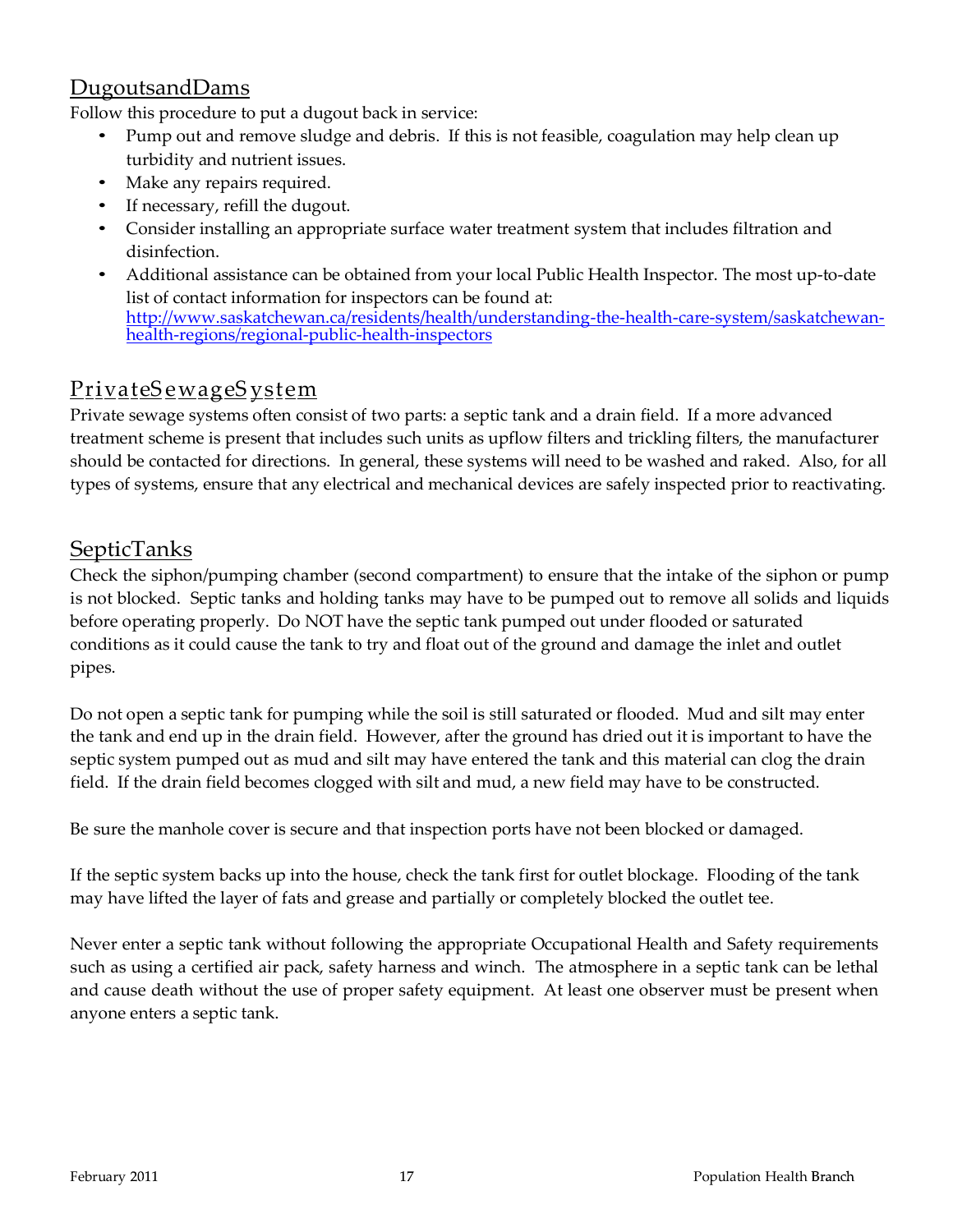# DrainField

Flooding may cause damage to your private sewage disposal field. The disposal field should not be used until the field has dried and the water level in the disposal field is lower than the water level around the house. If your drain field area is flooded or very saturated, you might notice some problems such as drains in the house will run slow; toilets drain slowly or sound strange when flushed; and water may back up into floor drains in the basement.

If the drain field must be used (as may be the case for a permanent residence where other temporary options are not available), drastically reduce water use in the home. Remember that the drain field was designed to infiltrate the amount of water normally discharged from the house. When additional water from rain, snow or flooding is added to the drain field, its ability to handle and treat household waste is seriously limited. Some suggested ways to reduce water use are:

- Fix all leaking fixtures.
- Do not pump from the sump to the septic system.
- Do not let eavestroughs or sump pump discharge run over the drain field area.
- Reduce the number of times you flush the toilet.
- Reduce the number of showers and baths. One bath or shower every other day per person is a possible option.
- Do not use the dishwasher or garbage disposal.
- Do not do laundry in your home. If needed, take it to a laundromat.

In addition, the following actions should be taken to ensure that your drain field is operating properly:

- Examine the vegetation over your tank and absorption field. Repair erosion damage and sod or reseed as necessary to provide a vegetative cover.
- Do not compact the soil over the absorption field by driving or operating equipment over the area.

For general guidelines for private sewage systems, see Saskatchewan Health's Onsite Wastewater Disposal Guide: [http://www.saskatchewan.ca/residents/environment-public-health-and-safety/environmental](http://www.saskatchewan.ca/residents/environment-public-health-and-safety/environmental-health/plumbing-sewage)[health/plumbing-sewage](http://www.saskatchewan.ca/residents/environment-public-health-and-safety/environmental-health/plumbing-sewage)

#### ReturningtoHome

Do not attempt to live in the house until the following precautions have been taken.

- An electrician checks the electrical system.
- A gas fitter has checked natural gas and propane appliances.
- A safe supply of drinking water is available.
- The sanitation facilities are working properly.
- All flood-contaminated rooms have been cleaned and disinfected.

Before rebuilding, ensure that the house is dry. Many problems result from rebuilding after a flood before everything dries.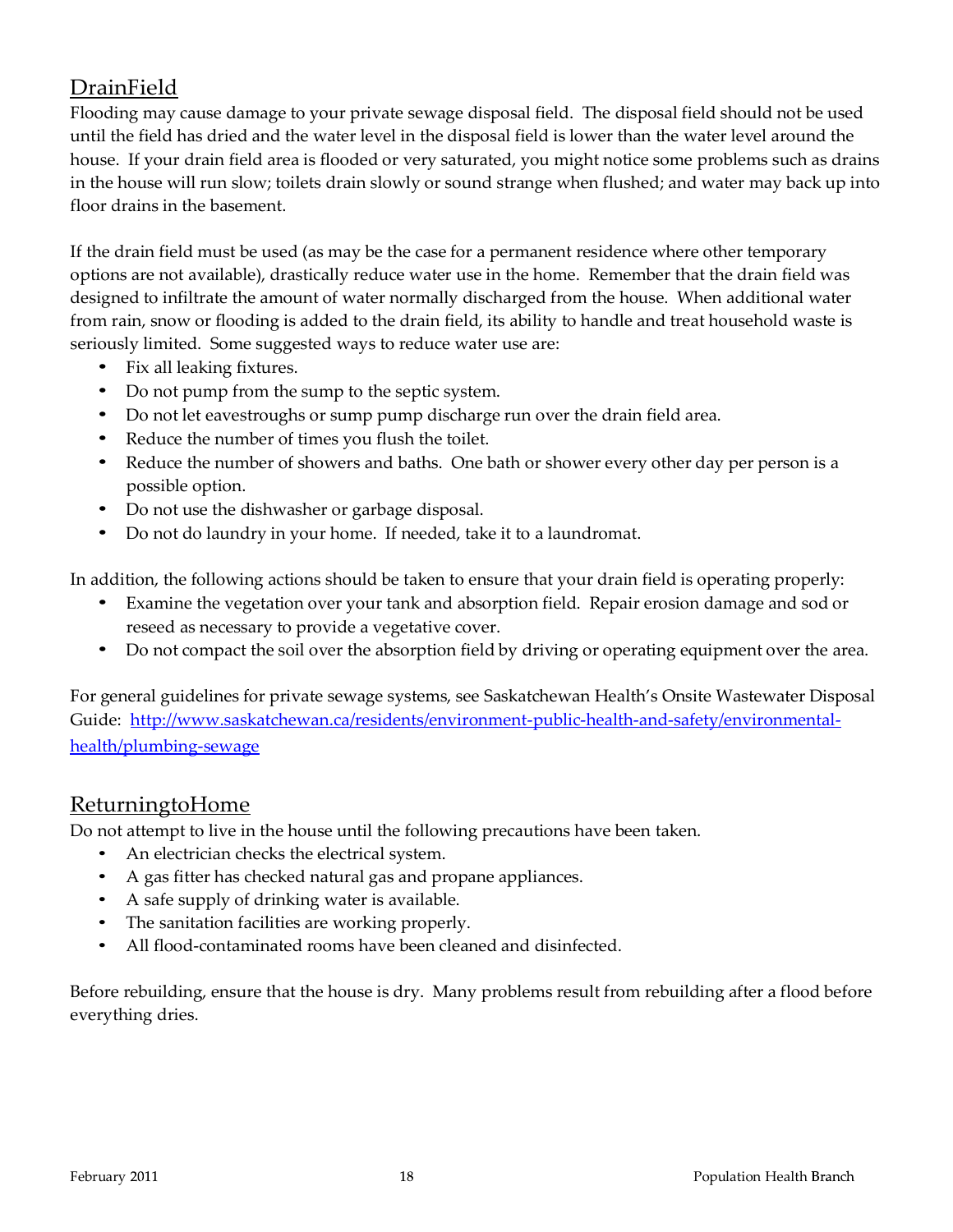#### Follow-up

After cleaning, it is important to dry out flooded areas by thoroughly airing them out in order to prevent the growth of mould and mildew. Rapid drying is important to prevent mould growth. When the outside weather conditions permits (low humidity and moderate temperature), open doors and windows and hasten the drying process with fans. If the outside weather is not suitable and/or the drying is not occurring fast enough, use dehumidifying equipment, which may have to be rented. Do not heat the home to above the outside temperature until all water has been removed.

To test whether a material is dry, tape clear food wrap to the surface of the item. If the covered section turns darker than the surrounding material, it is still damp. Dry the item until this no longer occurs.

Check for mould regularly for at least one month after finishing cleaning. If mould is encountered, kill again by using a chlorine solution or rubbing alcohol. If mould persists, contact a qualified professional for more detailed advice.

Additional information can be obtained from:

The Government of Saskatchewan's website - provides information on plumbing at <http://www.saskatchewan.ca/residents/environment-public-health-and-safety/environmental-health>.

For more information on this fact sheet and/or other plumbing topics, contact your local health region [http://www.saskatchewan.ca/residents/health/understanding-the-health-care-system/saskatchewan-health](http://www.saskatchewan.ca/residents/health/understanding-the-health-care-system/saskatchewan-health-regions/regional-public-health-inspectors)[regions/regional-public-health-inspectors](http://www.saskatchewan.ca/residents/health/understanding-the-health-care-system/saskatchewan-health-regions/regional-public-health-inspectors)

Responsibility for interpretation of the content of this fact sheet rests with the user. Information in this fact sheet is provided solely for the users information and, while thought to be accurate, is provided strictly as is and without warranty of any kind, either express or implied. The Province of Saskatchewan hereby disclaims any liability or responsibility for any injury or damage resulting from the use, directly or indirectly, of the information contained herein.